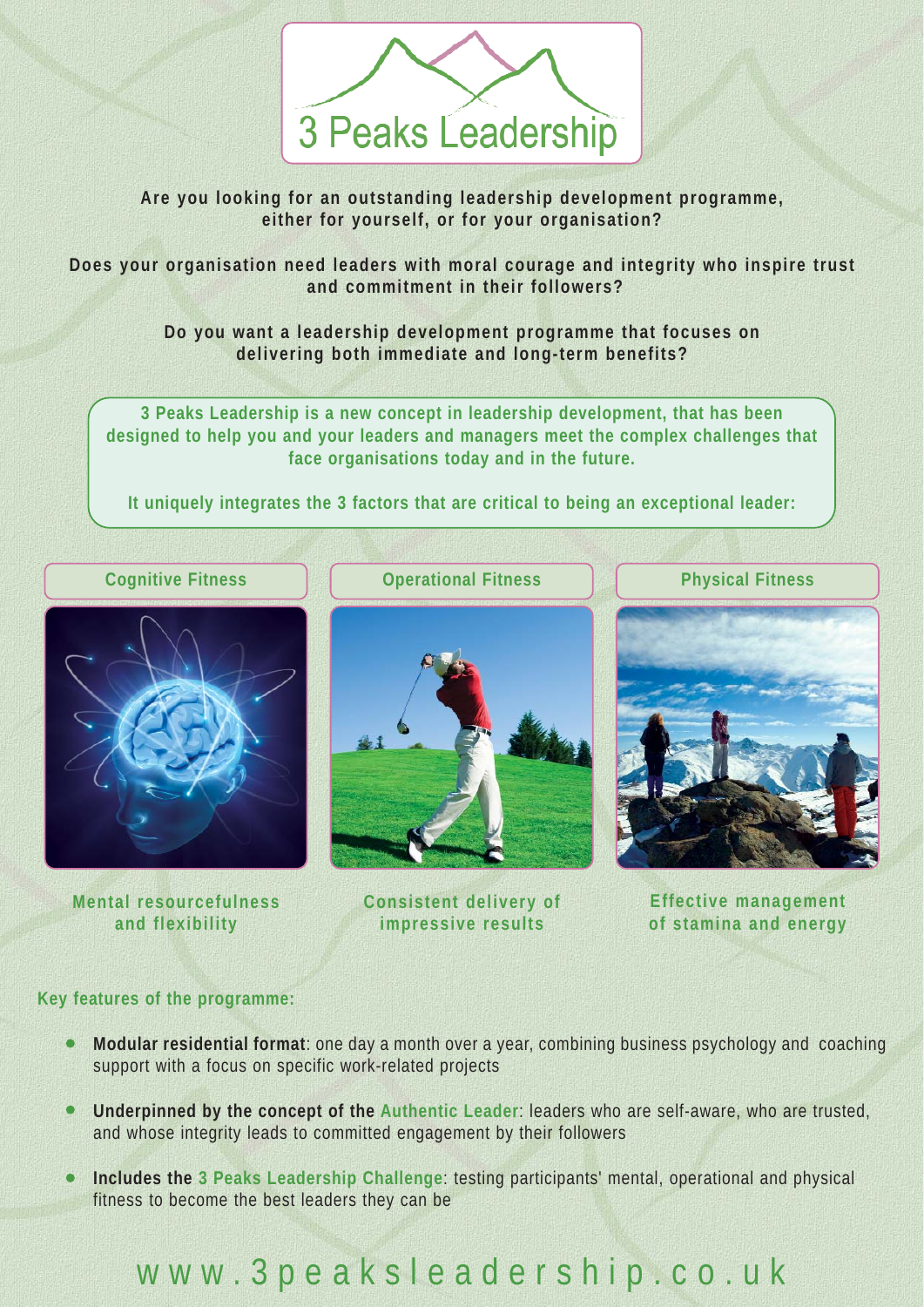# 3 Peaks Leadership

### **"3 out of 5 UK leaders are not satisfied with what their organisations offer for leadership development."**

CIPD's Global Leadership Forecast 2008-9, p.2, June 2008

This doesn't surprise us; it is why we have developed the 3 Peaks Leadership concept. We believe that leadership programmes should enrich all areas of a leader's life and they should be underpinned by the principles of Authentic Leadership. Authentic Leaders are not only self-aware but are they characterised by their integrity. **Organisations led by authentic leaders consistently out-perform the competition.**

### **Programme Outcomes**

3 Peaks Leadership will develop leaders who:

- Can maintain clarity of thought and juggle complex projects in moments of crisis  $\bullet$
- $\bullet$ Will mobilise their own energy and resources and those of others to consistently deliver under pressure
- Are recognised and valued both as talented individuals and as leaders within their organisations
- Have the courage to take decisions and defend them if necessary

### **Programme Benefits**

### By the end of the programme 3 Peaks Leaders will:

- Become highly effective problem solvers, learning how to use a multi-perspective approach to embrace all points of view, and how to generate and prioritise the available options
- Be able to keep their organisation ahead of the competition, by developing their skills of creativity and  $\bullet$ innovation to develop leading edge products and services
- Have increased their own passion and commitment to becoming the best that they can be, by integrating  $\bullet$ their own moral compass with the values of their organisation

### **What are the 3 Peaks of Leadership?**



- Thinking in the right ways at the right time
- Applying flexible thinking strategies that engage hearts amd minds
- **Being mentally resourceful** and resilient



### **Cognitive Fitness Physical Fitness Physical Fitness**

- Performing consistently under pressure
- Motivating and influencing to get the best from yourself, your teams and your colleagues
- Delivering tangible and measurable results



- $\bullet$ Managing your body's energy and stamina
- Using your physical  $\bullet$ presence to deliver your leadership role effectively
- Being an inspirational role model within your organisation

### www.3peaksleadership.co.uk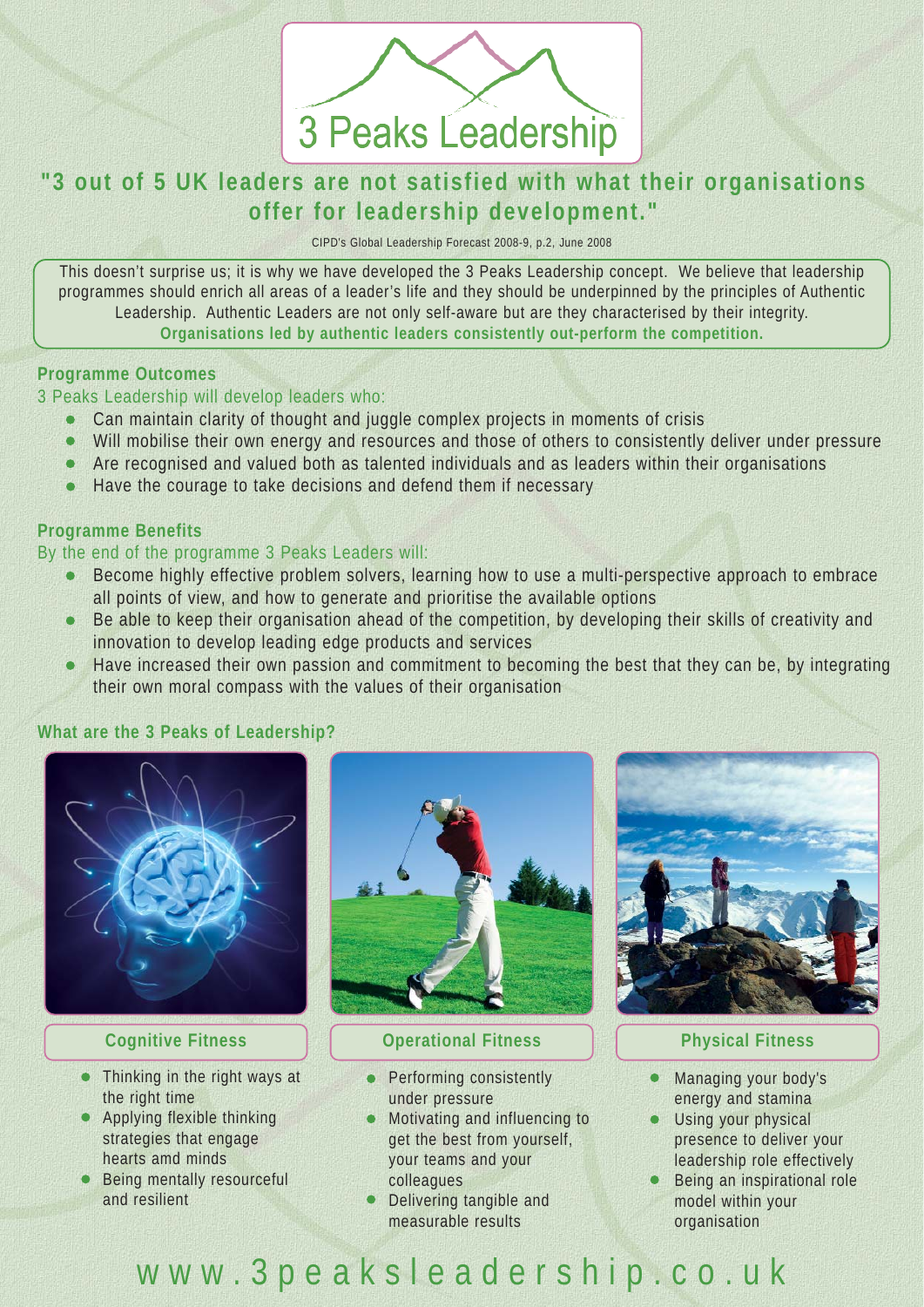# 3 Peaks Leadership

### **Achieve extraordinary results - just by being yourself**

### **Course Outline**

3 Peaks Leadership is a year long modular programme beginning in September 2009 on the 2nd Sunday afternoon of each month, finishing on the Monday evening. Integrating physical, mental and businessfocused tasks, the 3 Peaks Leadership development programme challenges you to become the best leader that you can be **at work, at home and in your community.**

### **Pre and Post-course work**

Participants will be asked to complete a number of work and personality based questionnaires before the start of the course which will help tailor the programme to their needs. Participants will also identify four projects within their organisation that will form the basis of the work-related assignments.

| <b>Quarter ONE</b>  |                            | <b>Leadership and Style</b>                                 |
|---------------------|----------------------------|-------------------------------------------------------------|
|                     | 1. What is Leadership?     | Models and styles of leadership                             |
|                     | 2. 360° Feedback           | Understanding your own leadership and thinking styles       |
| 3.                  | Coaching and Mentoring     | Coaching yourself and coaching others                       |
| <b>Quarter TWO</b>  |                            | Leadership and the Team                                     |
|                     | 4. Team Models             | Influencing, motivating and managing the energy of the team |
|                     |                            | 5. High Performance Models The value of trust and integrity |
| 6.                  | Why Teams Fail             | Overcoming dysfunction in teams                             |
|                     |                            |                                                             |
|                     | <b>Quarter THREE</b>       | <b>Leading Upwards and Across</b>                           |
|                     | 7. Business Ethics         | Becoming an Authentic Leader; developing trust and respect  |
|                     | 8. Politics and Lobbying   | The Leadership 'game'                                       |
| 9.                  | <b>Strategic Thinking</b>  | Vision and strategy                                         |
| (May 2010)          |                            | The 3 Peaks Leadership Challenge                            |
|                     |                            |                                                             |
| <b>Quarter FOUR</b> |                            | Leading into the Future                                     |
| 10.                 | Managing Change            | The psychology of success                                   |
|                     | 11. Your Future            | Leadership and Followership                                 |
|                     | $12.$ $360^\circ$ Feedback | Progress and priorities, evaluation and ROI                 |
|                     |                            |                                                             |

### **Investment**

The investment cost for the 2009 3 Peaks Leadership Development Programme is £7,500 + VAT. This includes:

- Overnight accommodation and meals at **Latimer Place**, Chesham in Buckinghamshire
- Programme related coaching support and training materials
- Participation on the **3 Peaks Leadership Challenge** in May 2010
- Supported by an on-line learning platform

## www.3peaksleadership.co.uk